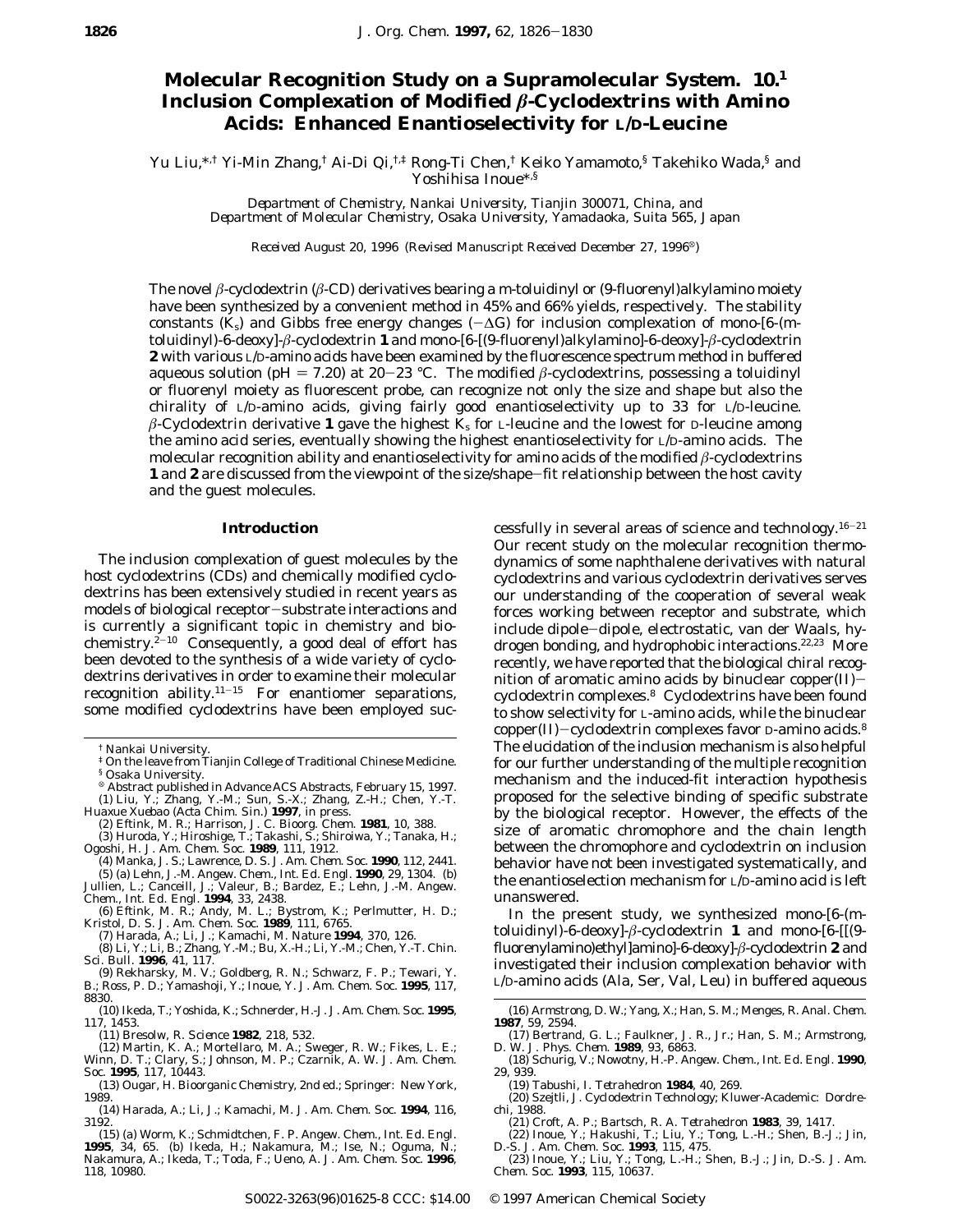

solution ( $pH = 7.20$ ) using fluorescence spectrometry. The chromophoric fluorene originally attaching on the edge of *â*-cyclodextrin must suffer substantial conformational change upon guest inclusion and therefore functions as a fluorescent probe to determine complex stability constants in differential fluorescence spectrometry.

A series of L/D-amino acids were chosen as the guest molecules for this study in order to examine the effects of size, shape, and chirality of the guest molecule upon inclusion complexation. From the results of such investigations we can discuss the molecular recognition ability and enantioselectivity of host compounds **1** and **2** for amino acids from the viewpoint of the size-fit and the geometrical complement between the receptor (host) and substrate (guest).

## **Experimental Section**

**General Procedure.** Elemental analyses were performed on a Perkin-Elmer-240 instrument. <sup>1</sup>H NMR spectra were recorded at 400 MHz in [2H6]-dimethyl sulfoxide (DMSO-*d*6) on a Bruker AM400 spectrometer or at 750 MHz on a Variant UNITYplus 750 instrument. IR and UV spectra were obtained on a Nicolet FT-IR 5DX and Shimadzu UV-240 spectrometer, respectively. Fluorescence spectrometry data were obtained on a Shimadzu RF-5000 spectrometer. Circular dichroism (CD) spectra were recorded on a JASCO J-720 spectropolarimeter.

**Materials.** Commercially available amino acids (Tianjin Chemical Reagent Plant) were without further purification. *â*-Cyclodextrin of reagent grade (Suzhou Monosodium Glutamate Works) was recrystallized twice from water and dried for 12 h in vacuo at 100 °C. *N,N*-Dimethylformamide (DMF) was dried over calcium hydride for two days and then distilled under reduced pressure prior to use. 9-Bromofluorene was used without further purification. Alkylamines and *m*-toluidine were distilled under a reduced pressure before use. Disodium hydrogen phosphate and sodium dihydrogen phosphate were dissolved in distilled, deionized water to make a 0.1 M phosphate buffer solution of pH 7.20 for fluorescence spectral titration.

**Synthesis of Mono-[6-(***m***-toluidinyl)-6-deoxy]-***â***-cyclodextrin 1.** Mono-[6-O-(*p*-tolylsulfonyl)]-*â*-cyclodextrin (6-OTs*â*-CD) was prepared by a reaction of *â*-cyclodextrin with *p*-toluenesulfonyl chloride in dry pyridine.24 Compound **1** was prepared by the reaction of 6-OTs-*â*-CD (2 g) with *m*-toluidine (10 mL) in *N,N*-dimethylformamide (20 mL) at 85 °C with stirring for 12 h under  $N_2$ . The reaction mixture was evaporated in vacuo at 40 °C to dryness. The residue was dissolved in water, and acetone was added to the resulting solution to give a gray precipitate. After drying, the gray precipitate was purified by repeated recrystallization from water and dried in vacuo to give a pure sample (45% yield). IR (KBr)/cm-1: 3386, 2927, 2106, 1639, 1606, 1417, 1638, 1335, 1245, 1155, 1081, 941, 851, 753, 704, 581, 531; 1H NMR (DMSO-*d*6, TMS, ppm): 1.14 (s, 3H), 3.1-4.8 (m, 70H), 6.5 (s, 1H), 6.8-6.9 (d, 1H), 7,41-7.44 (d, 1H), 7.73-7.75 (t, 1H). Anal. Calcd for  $C_{49}H_{77}O_{34}N \cdot 3H_2O \nC: 46.05\%, H: 6.05\%, N: 1.10\%.$  Found C: 45.55%, H: 6.74%, N: 1.08%.

**6-deoxy]-***â***-cyclodextrin 2.** A solution of mono-[6-[(2-aminoethyl)amino]-6-deoxy]-*â*-cyclodextrin25 (1.5 mmol) and 9-bromofluorene26 (0.6 g, 2 mmol) in dry *N,N*-dimethylformamide (30 mL) was stirred for 10 min under nitrogen. A solution of triethylamine (10 mL) was added dropwise into the clear solution over 1 h with magnetic stirring under  $N_2$ . The solution was allowed to warm up and stirred for 6 h at room temperature, and then the resultant mixture was evaporated under a reduced pressure, leaving a white solid. The residue was dissolved in water, and then acetone was added to the solution to give a yellow precipitate. The crude product (0.5 g) was purified by column chromatography over Sephadex G-25 with the distilled, deionized water to give a pure sample (0.2 g).27 IR (KBr)/cm-1: 3386, 2927, 1704, 1639, 1409, 1368, 1335, 1302, 1245, 1204, 1155, 1081, 1032, 941, 859, 761, 704, 580. 1H NMR (DMSO-*d*6, TMS, ppm): 2.7-2.9 (m, 4H), 3.6-4.4 (m, 72H), 7.30-7.32 (d, 2H), 7.33-7.35 (d, 2H), 7.61-7.63 (d, 2H), 7.76-7.79 (d, 2H). Anal. Calcd for  $C_{57}H_{84}O_{34}N_2.3H_2O$ , C: 49.07%, H: 6.46%, N: 2.01%. Found C: 48.72%, H: 6.88%, N: 1.94%.

**Synthesis of Mono-[6-[[(9-fluorenylamino)ethyl]amino]-**

**Spectral Measurements.** The NMR spectra of mono-[6- [[(9-fluorenylamino)ethyl]amino]-6-deoxy]-*â*-cyclodextrin **2** were measured in  $D_2O$  at 750 MHz in the absence/presence of L-leucine, by using a Varian UNITYplus 750 instrument. However, practically no changes were observed in chemical shift or coupling pattern of both aromatic and cyclodextrin protons even in the presence of 3 equiv of the added guest. We therefore evaluated the complexation behavior of modified *â*-cyclodextrins **1** and **2** with some selected amino acid biological molecules by the differential fluorescence spectrometry. The fluorescence spectral titration of a series of solutions containing  $\beta$ -cyclodextrin derivatives **1** and **2** (5  $\times$  10<sup>-5</sup> mol dm-3) was carried out in buffered aqueous solution at 20-23 °C with excitation at 294.1 and 277.0 nm, respectively.

## **Results and Discussion**

**Synthesis.** Modified *â*-cyclodextrins were synthesized in satisfactory yields by using the 6-*O*-monotosylate of  $\beta$ -cyclodextrin as the starting material (Scheme 1) according to the following scheme.

**UV and CD Spectra.** The electronic spectra of modified *â*-cyclodextrin **1** in aqueous solution showed a strong negative Cotton effect peak, corresponding to the <sup>1</sup>L<sub>a</sub> band at 216 nm ( $\Delta \epsilon = -1.59$ ) and a strong positive Cotton effect for the <sup>1</sup>L<sub>b</sub> band at 245 nm ( $\Delta \epsilon = 1.46$ ). According to the sector rule proposed by Kajtar,<sup>28</sup> the Cotton effects observed for the  ${}^{1}L_{a}$  and  ${}^{1}L_{b}$  bands indicate that the *m*-toluidinyl moiety penetrates only shallowly into the hydrophobic cavity of cyclodextrin.29-<sup>31</sup> For the modified  $\beta$ -cyclodextrin **2** (0.099 mmol dm<sup>-3</sup>), the CD spectra show a major positive Cotton effect peak ( $\Delta \epsilon$  = 1.12) at 213.8 nm and a weak negative Cotton effect peak  $(\Delta \epsilon = -0.163)$  at 231.4 nm, which enables us to elucidate the conformation of the (9-fluorenyl)alkylamino moiety in **2**, although no further information about the detailed structure of **2** could be obtained from the UV spectra. According to the ICD spectrum of **2** in buffer solution at

<sup>(25)</sup> Matsui, Y.; Tanemura, E.; Nonomura, T. *Bull*. *Chem*. *Soc*. *Jpn*. **1993**, *66*, 2847.

<sup>(26)</sup> Cheng, J.-P. Ph.D. Dissertation, Northwest University, 1987, p 235.<br>(27) Liu, Y.; Zhang, Y.-M.; Inoue, Y. Unpublished results.

<sup>(27)</sup> Liu, Y.; Zhang, Y.-M.; Inoue, Y. Unpublished results. (28) Kajtar, M.; Harvath-Toro, C.; Kuthi, E.; Szetli, J. *Acta Chim*. *Acad*. *Sci*. *Hung*. **1982**, *110*, 327.

<sup>(29)</sup> Tong, L.-H.; Hou, Z.-J.; Inoue, Y.; Tai, A. *J*. *Chem*. *Soc*.*, Perkin Trans*. *2* **1992**, 1253.

<sup>(30)</sup> Hamasaki, K.; Ikeda, H.; Nakamura, A.; Ueno, A.; Toda, F.; Suzuki, I.; Osa, T. *J*. *Am*. *Chem*. *Soc*. **1993**, *115*, 5035. (31) Sakurai, T.; Saitou, E.; Hayashi, N.; Hirasawa, Y.; Inoue, H.

<sup>(24)</sup> Matsui, Y.; Yokoi, T.; Mochida, K. *Chem*. *Lett*. **1976**, 1037.

*J*. *Chem*. *Soc*.*, Perkin Trans*. *2* **1994**, 1929.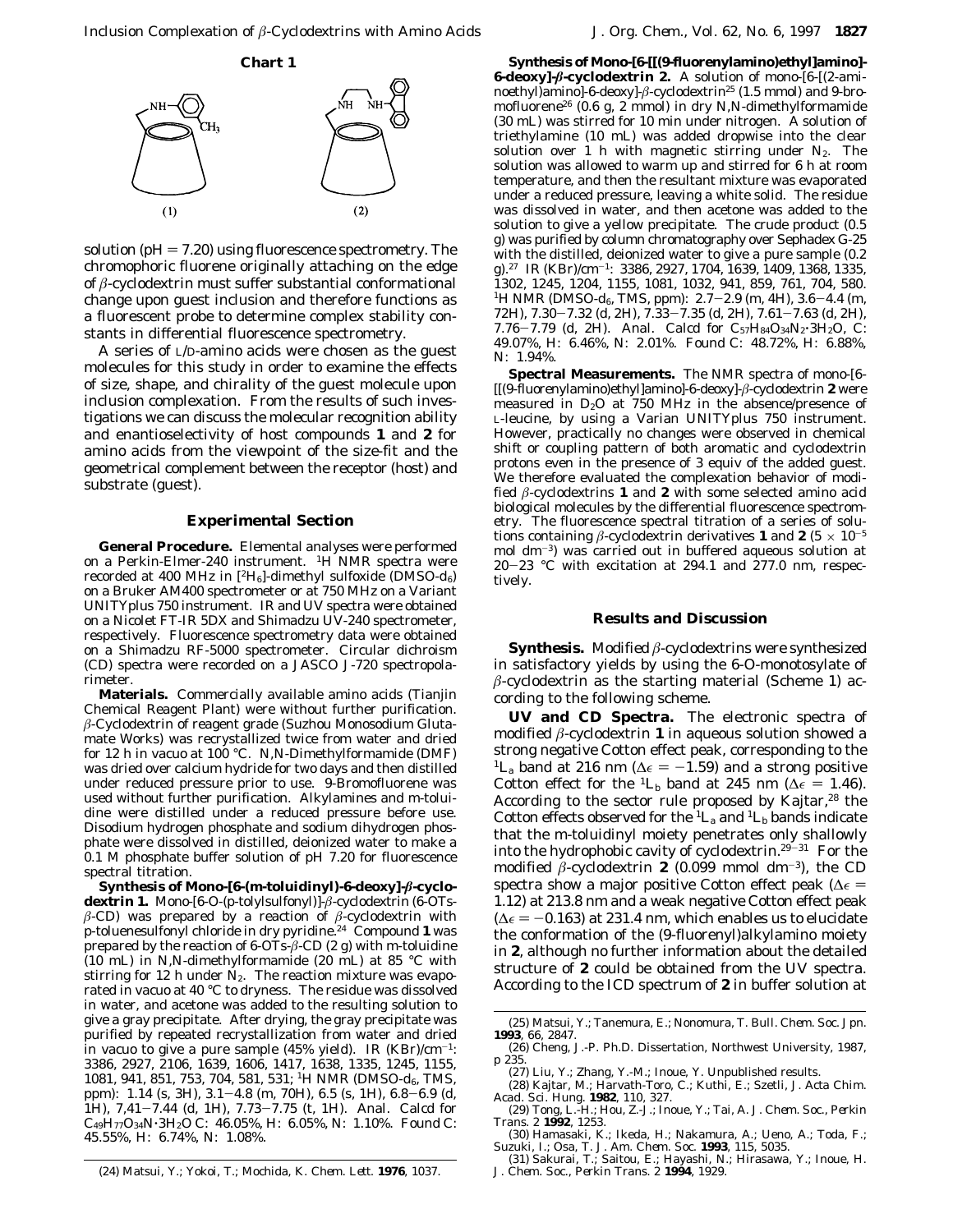

tive **2** (0.099 mmol dm-3) in buffer solution (pH 7.20) at room temperature.

pH 7.20 shown in Figure 1, the (9-fluorenyl)alkylamino group, originally attached to the edge of the cyclodextrin cavity, may include into the cavity of *â*-cyclodextrin in the longitudinal direction<sup>22,29-31</sup> and must suffer substantial conformational change upon guest inclusion. This substantial conformational change is used to determine complex stability constants.

**Fluorescence Spectral Titrations.** In the titration experiments using fluorescence spectrometry, the fluorescence intensity of the chromophoric group, originally attaching on the edge of *â*-cyclodextrin cavity, gradually increased for **1** and decreased for **2** upon the inclusional complexation with the addition of a varying concentration of amino acids, respectively. The inclusion phenomena is consistent with the result obtained by Ueno.15b The fluorescence behaviors of modified *â*-cyclodextrins **1** and **2** upon addition of amino acids further confirm the geometric conformation of **1** and **2** inferred by ICD. Typical fluorescence spectral changes upon addition of amino acid to modified cyclodextrin solution are shown in Figure 2. These results indicate that the inclusion complex formed by modified cyclodextrins complexation



350

Wavelength/nm

20

 $\mathbf 0$  $300$ 

with amino acids. With the assumption of a 1:1 stoichiometry, the inclusion complexation of amino acids (G) with  $\beta$ -cyclodextrin derivatives (H) is expressed by eq 1.

$$
H + G \stackrel{K_S}{\rightleftharpoons} G \cdot H \tag{1}
$$

400

Under the conditions employed, the concentration of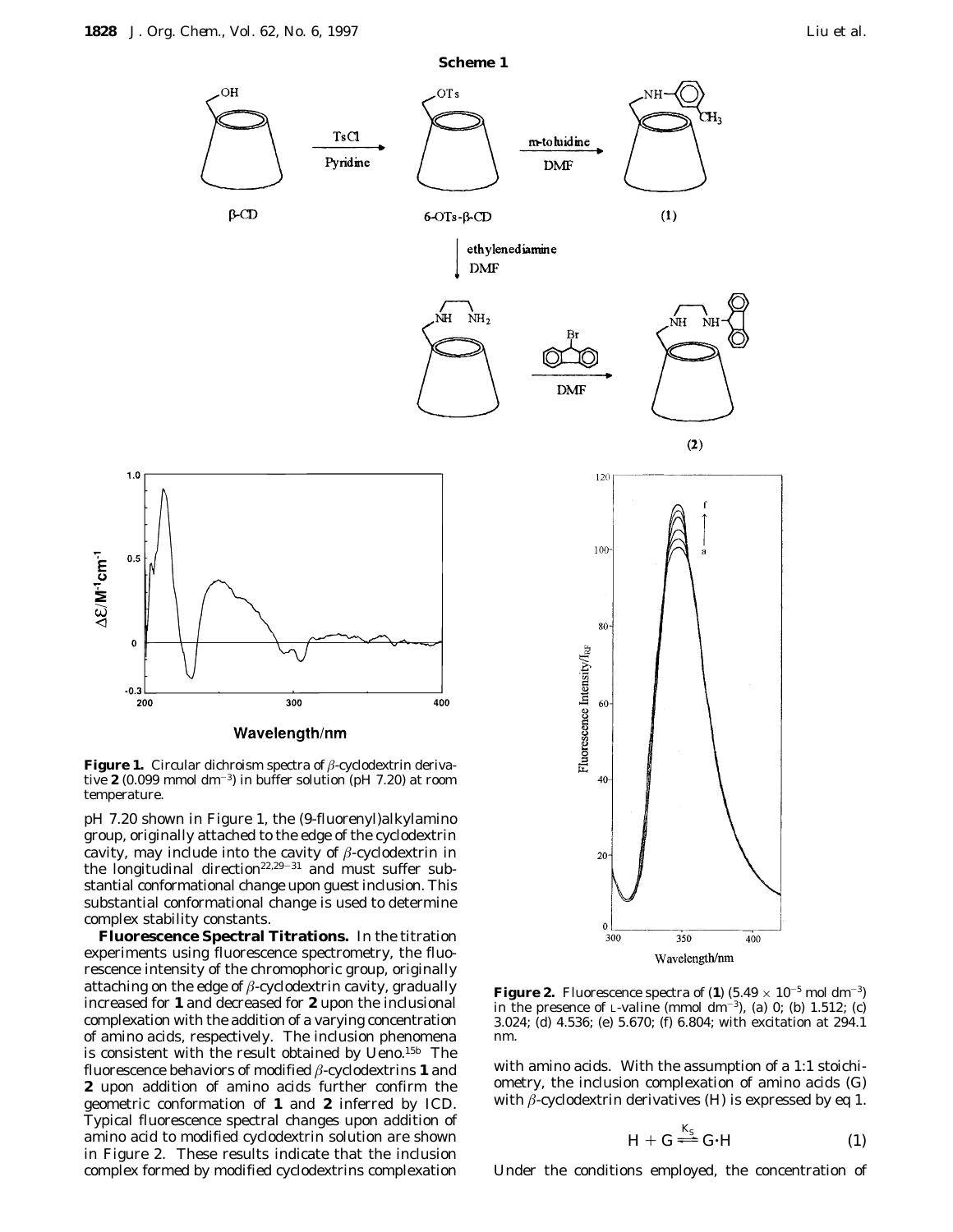

**Figure 3.** Typical plot of  $[G]_0[H]_0/\Delta F$  versus  $[G]_0$  for the inclusion complexation of cyclodextrin derivative **1** with Lvaline in phosphate buffer solution (pH = 7.20) at 20-23 °C.

*â*-cyclodextrin derivatives is much smaller than the concentration of amino acids, i.e.  $[H]_0 \ll [G]_0$ . Therefore, the stability constant  $(K<sub>s</sub>)$  of the inclusion complex formed by the host and guest can be calculated according to the modified Hildebrand and Benesi eq  $2.^{32,33}$  where  $[G]_0$ 

$$
\frac{[\text{G}]_0[\text{H}]_0}{\Delta F} = \frac{1}{K_s \Delta \epsilon} + \frac{[\text{G}]_0}{\Delta \epsilon}
$$
 (2)

denotes the total concentration of amino acids,  $[H]_0$  refers to the total concentration of *â*-cyclodextrin derivatives, ∆e is the difference of molar extinction coefficients for free and complexed *â*-cyclodextrin derivatives, and ∆*F* denotes the changes in the fluorescence intensity of *â*-cyclodextrin derivatives upon addition of guest amino acid. For all host compounds examined, the plots of calculated  $[G]_0[H]_0/\Delta F$  values as a function of  $[G]_0$  give good straight lines. Typical plots shown in Figure 3 for the inclusion complexation of cyclodextrin derivative **1** with L-valine, where the calculated [G]<sub>0</sub>[H]<sub>0</sub>/∆*F* values are plotted against the  $[G]_0$  to give an excellent linear relationship ( $r = 0.986$ ) with a slope of  $8.76 \times 10^{-6}$  and an intercept of  $3.142 \times 10^{-9}$ . The stability constants (log  $K_s$ ) and the free energy change ( $-\Delta G$ ) calculated from the slope and the intercept are listed in Table 1, along with enantioselectivity (∆∆*G*) calculated from ∆*G* for inclusion complexation of L/D-amino acids by the modified *â*-cyclodextrins.

**Complex Stability.** Extensive studies of molecular recognition by cyclodextrins have shown that an important characteristic of the complexation is simultaneous operation of several weak forces working between the guest and host, which determine how the size and shape of a guest molecule fit into the host cavity. As can be seen from Table 1, modified *â*-cyclodextrin **1** shows a much higher enantioselectivity (∆∆*G*) for all of the amino acids examined than **2** does, although both hosts possess roughly comparable complexing abilities. The size-fitted combination gives strong inclusion complexation. This seems reasonable since the lipophilic fluorenyl group,

**Table 1. Stability Constants (log** *K***s) and the Gibbs Free Energy Changes (**-**∆***G***) for the Including Complexation of Amino Acids with** *â***-Cyclodextrin Derivatives 1 and 2 in 0.1 mol dm**-**<sup>3</sup> Phosphate Buffer Solution (pH** ) **7.20) at 20**-**23** °**C***<sup>a</sup>*

| host | guest             | $log K_s$ | $-\Delta G/kJ$ mol <sup>-1</sup> | $-\Delta\Delta G/IJ$ mol <sup>-1</sup> |  |
|------|-------------------|-----------|----------------------------------|----------------------------------------|--|
| 1    | L-Ala             | 2.83      | 16.0                             | 2.7                                    |  |
|      | <sub>D-Ala</sub>  | 3.31      | 18.7                             |                                        |  |
|      | L-Ser             | 2.50      | 14.1                             | 5.0                                    |  |
|      | <sub>D</sub> -Ser | 3.38      | 19.1                             |                                        |  |
|      | L-Val             | 3.44      | 19.5                             | $-3.2$                                 |  |
|      | <sub>D</sub> -Val | 2.89      | 16.3                             |                                        |  |
|      | L-Leu             | 4.19      | 23.6                             | $-8.5$                                 |  |
|      | D-Leu             | 2.67      | 15.1                             |                                        |  |
| 2    | L-Ala             | 2.85      | 16.1                             | 1.0                                    |  |
|      | <sub>D-Ala</sub>  | 3.02      | 17.1                             |                                        |  |
|      | L-Ser             | 2.51      | 14.1                             | 4.6                                    |  |
|      | <b>D-Ser</b>      | 3.31      | 18.7                             |                                        |  |
|      | L-Val             | 2.82      | 15.9                             | $-0.1$                                 |  |
|      | D-Val             | 2.80      | 15.8                             |                                        |  |
|      |                   |           |                                  |                                        |  |

*<sup>a</sup>* Excitation and emission are at 294.1 and 343.8 nm, respectively, for *â*-cyclodextrin derivative **1**, and for **2** are at 277.0 and 293.0 nm.



**Figure 4.** Gibbs free energy changes  $(-\Delta G)$  as a function of amino acids for the including complexation of modified *â*-cyclodextrin **1** and **2** with amino acids in phosphate buffer solution at 20-23 °C.

originally attached to the edge of cyclodextrin cavity, is embedded into the cavity of cyclodextrin, making the inclusion difficult for guest amino acid molecules. The stability of the inclusion complex with modified cyclodextrin should depend on the condition of strict size-fit between host and guest.

**Molecular Recognition and Enantioselectivity.** In order to visualize the inclusion complexation behavior of modified  $\beta$ -cyclodextrins **1** and **2** with amino acids, the changing profiles of free energy change (-∆*G*) on complexation of **1** and **2** are plotted as a function of chain length or size of amino acids in Figure 4.

**Mono-[6-(***m***-toluidinyl)-6-deoxy]-***â***-cyclodextrin (1).** As can be seen from Figure 4, the free energy change (-∆*G*) for inclusion complexation with **1** is highly sensitive to the chain length and shape of the alkyl group in amino acids and increases monotonically with increasing number of the methylene group in all of the examined cases of L-amino acids, i.e. L-Ala < L-Val < L-Leu. The unit increment in ∆*G* is much larger for L-leucine (∆∆*G*  $= 7.8$  kJ mol<sup>-1</sup>) than for L-valine ( $\Delta \Delta G = 3.5$  kJ mol<sup>-1</sup>). In sharp contrast to L-amino groups, the free energy change (-∆*G*) for D-amino acids decreases monotonically with increasing chain-length or molecular size. D-Alanine affords more stable complexes with **1** than do the D-valine and D-leucine ( $-\Delta \Delta G = 2.4 - 3.7$  kJ mol<sup>-1</sup>) as

<sup>(32)</sup> Cramer, F.; Saenger, W.; Spatz, H. ch. *J*. *Am*. *Chem*. *Soc*. **1967**, *89*, 14.

<sup>(33)</sup> Benesi, H. A.; Hildebrand, J. H. *J*. *Am*. *Chem*. *Soc*. **1949**, *71*, 2703.